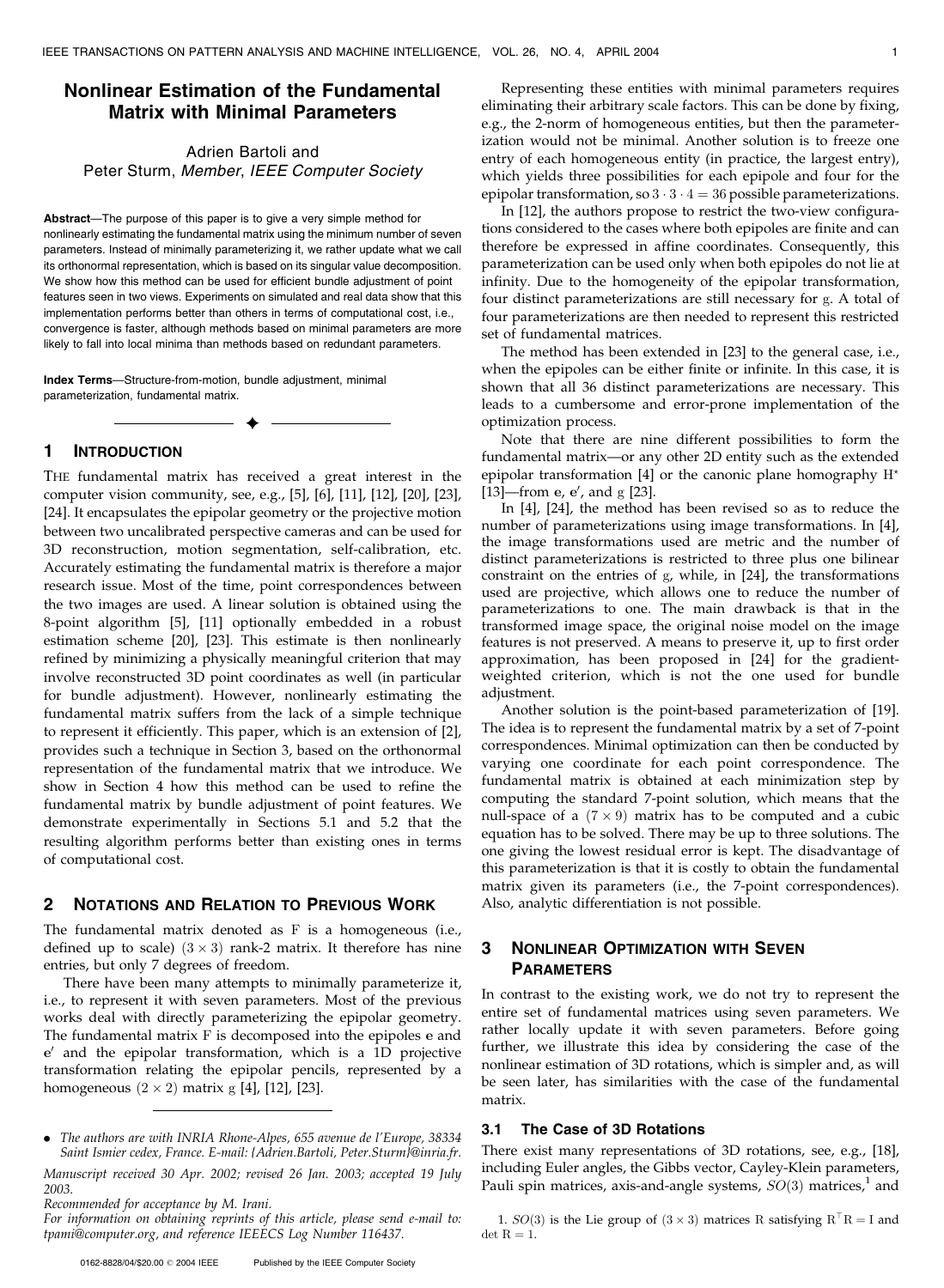unit quaternions. None of these representations is able to uniquely represent all 3D rotations with the minimum three parameters. For that reason, the following scheme is often used for their nonlinear estimation, see, e.g., [1], [7], [21]. The rotation is represented by an  $SO(3)$  matrix R and is locally updated using three parameters by any well-behaved (locally nonsingular) representation, such as three Euler angles  $\boldsymbol{\theta}^{\top} = (\theta_1 \ \theta_2 \ \theta_3)$  as:

$$
R \leftarrow R R(\theta), \tag{1}
$$

where  $R(\theta) = R_x(\theta_1) R_y(\theta_2) R_z(\theta_3)$  is the  $SO(3)$  matrix representation of the 3D rotation corresponding to  $\theta$  with

$$
\mathbf{R}_x(\theta_1) = \begin{pmatrix} 1 & 0 & 0 \\ 0 & \cos \theta_1 & -\sin \theta_1 \\ 0 & \sin \theta_1 & \cos \theta_1 \end{pmatrix},
$$

$$
\mathbf{R}_y(\theta_2) = \begin{pmatrix} \cos \theta_2 & 0 & \sin \theta_2 \\ 0 & 1 & 0 \\ -\sin \theta_2 & 0 & \cos \theta_2 \\ -\sin \theta_2 & 0 & \cos \theta_2 \end{pmatrix},
$$

$$
\mathbf{R}_z(\theta_3) = \begin{pmatrix} \cos \theta_3 & -\sin \theta_3 & 0 \\ \sin \theta_3 & \cos \theta_3 & 0 \\ 0 & 0 & 1 \end{pmatrix}.
$$

At the end of each iteration, R is updated and  $\theta$  is reset to zero. Hence, at each iteration, the estimated Euler angles are small (initialized as zero), which makes this representation nonsingular.

#### 3.2 Minimal Update

Following the example of 3D rotations, we propose the orthonormal representation of the fundamental matrix where more parameters than degrees of freedom are needed, but that can be easily updated using the minimum seven parameters.

Given an estimate of the fundamental matrix F obtained using, e.g., the 8-point algorithm, consider its singular value decomposition  $F \sim U\Sigma V^{\top}$ , where U and V are  $O(3)$  matrices<sup>2</sup> and  $\Sigma$  a diagonal one containing the singular values of F. Since F has rank 2,  $\Sigma \sim \text{diag}(\sigma_1, \sigma_2, 0)$ , where  $\sigma_1 \ge \sigma_2 > 0$  [22]. We can scale  $\Sigma$ such that  $F \sim U \text{ diag}(1, \sigma, 0) V^{\top}$ , where  $\sigma = \sigma_2/\sigma_1$  ( $\sigma_1 \neq 0$  since  $F \neq 0$ ) and  $1 \geq \sigma > 0$ .

This decomposition shows that any fundamental matrix can be represented by  $(\mathrm{U}, \mathrm{V}, \sigma)$ , i.e., two  $O(3)$  matrices and a scalar, which form what we call its orthonormal representation. Note that, in the case  $\sigma = 1$ , i.e., when the fundamental matrix is an essential matrix [8], the orthonormal representation is not unique (see below).

The orthonormal representation is consistent in that it yields  $3 + 3 + 1 = 7$  degrees of freedom. The fundamental matrix can be recovered as:

$$
\mathbf{F} \sim \mathbf{u}_1 \mathbf{v}_1^\top + \sigma \mathbf{u}_2 \mathbf{v}_2^\top,\tag{2}
$$

where  $\mathbf{u}_i$  and  $\mathbf{v}_i$  are the columns of U and V, respectively.

This representation suggests the following update scheme. Each  $O(3)$  matrix can be updated using an  $SO(3)$  matrix, using (1) as in the case of 3D rotations, while  $\sigma$  can be included as such into the optimization:

$$
U \leftarrow U R(x) \quad V \leftarrow V R(y) \quad \sigma \leftarrow \sigma + \delta_{\sigma}.
$$
 (3)

Here, x and y are 3-vectors of Euler angles. Intuitively, the orthonormal representation should be intrinsically well-conditioned since U and V are  $O(3)$  matrices.

Completeness. A first question that immediately follows about the above-proposed method is whether all two-view configurations are covered. Clearly, any fundamental matrix can be decomposed into two  $O(3)$  matrices and a scalar. The question arises from the fact that U and V are  $O(3)$  matrices, which may have positive or negative determinants, and are updated using  $SO(3)$  matrices, R(x) and R(y), respectively, which have positive determinants. Actually, this is not a problem since the signs of U and V can be freely switched, which accordingly switches the signs of their determinants, while leaving the corresponding F invariant:  $F \sim (\pm U) \Sigma (\pm V)^{\top}.$ 

**Ensuring bounds on**  $\sigma$ . A second remark is about the bounds on  $\sigma$ :  $0 < \sigma \leq 1.$  There are several possibilities to ensure them while leaving the corresponding F invariant. However, we have found during our experiments that, in practice, this does not affect the behavior of the underlying optimization process.

Essential matrices. As pointed out previously, in the case of  $\sigma = 1$ , where the fundamental matrix considered is an essential matrix, the proposed orthonormal representation is not unique: If U and V represent F, then also U  $R_z(\alpha)$  and V  $R_z(\alpha)$  for any  $\alpha$ . This induces that the Jacobian matrix (6) has rank 6, as shown in Section 4.3. We propose two ways to deal with this singularity.

First, one can use a nonlinear optimization technique that handles singular parameterizations, e.g., damped Newton-type techniques. Using Levenberg-Marquardt, we found in our experiments that the singularity does not induce numerical instabilities.

Second, one can avoid singular configurations by properly normalizing the image points. Indeed, an essential matrix arises usually from a semicalibrated configuration where the origin of the coordinate frame in the image lies close to the principal point and where the image coordinates have been scaled by approximately the inverse focal length. In practice, the principal point position is unknown, but it is likely to be close to the image center. Hence, singular configurations can be avoided by translating the origin of the coordinate frame off the image center.

### 4 BUNDLE ADJUSTMENT

In this section, we show how the orthonormal representation can be used for bundle adjustment of point features  $\mathbf{q}_i \leftrightarrow \mathbf{q}_i', i \in 1 \dots m$ seen in two views, through the minimization of the reprojection error. Similar results can be derived for other criteria, such as the minimization of the distances between points and epipolar lines or the gradient-weighted criterion [12], [23]. However, in order to obtain the maximum likelihood estimate of the fundamental matrix, one has also to estimate corrected point positions  $\widehat{\mathbf q}_i \leftrightarrow \widehat{\mathbf q}_{i\prime}^\prime$  i.e., which satisfy exactly the epipolar geometry and, therefore, correspond to 3D points  $Q_i$ .

Bundle adjustment consists in minimizing a cost function described in Section 4.1 over structure and motion parameters. In projective space, there are 15 inherent degrees of gauge freedom, due to the coordinate-frame ambiguity. In [9], a general framework consisting in incorporating gauge constraints up to first order in numerical estimation is introduced. The method of [15] falls in that category. Another technique is to let the gauge be free to drift, sometimes partially, while it is ensured that it does not move too far at each iteration. These methods are compared to ours in Section 5.

When the motion is represented by the fundamental matrix, the gauge is completely eliminated. We call any pair of camera matrices P and P' a realization. In Section 4.2, we give analytical formulae to compute a realization from the orthonormal representation of F (as opposed to  $[12]$ ,  $[19]$ ,  $[23]$ ,  $[24]$ ).

The algorithm is summarized in Table 1.

#### 4.1 Cost Function

Bundle adjustment consists in solving the following optimization problem, see e.g., [15], [21], [23]:  $\min_{a,b} \sum_j r_j^2$ , where a and b are respectively motion and structure parameters (or parameters used to update them),  $r$  is the  $4m$ -vector of residual errors defined by: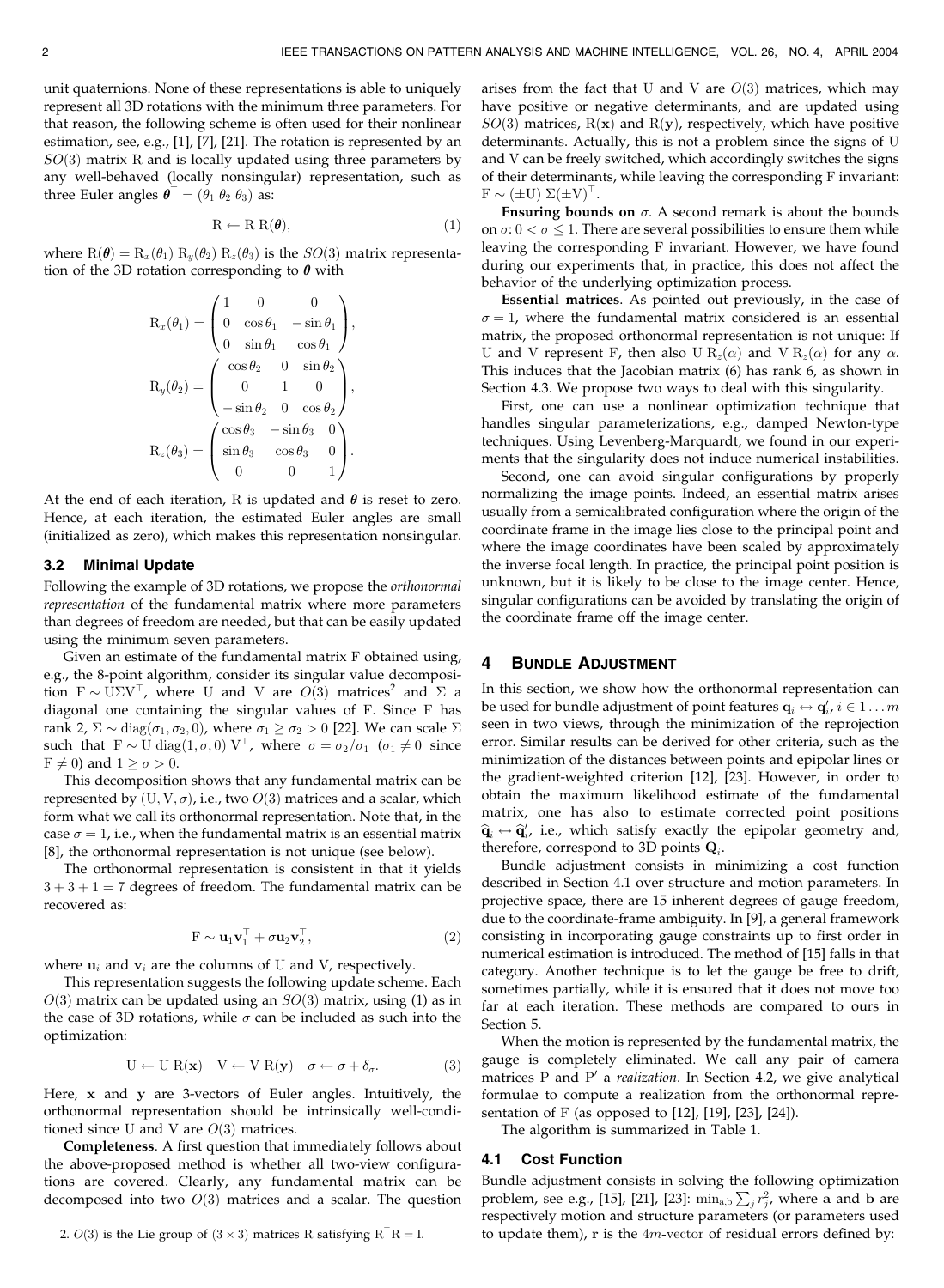TABLE 1 Implementing Our Minimal Estimator within the Bundle Adjustment Levenberg-Marquardt-Based Framework Given in [7, p. 574] (Algorithm A4.1)

Two-view projective bundle adjustment expressed within the framework of [7, p.574] (algorithm A4.1). The initial guess of the fundamental matrix is  $F_0$ .

Add the following steps:

- (i') Initialize the orthonormal representation  $(U, V, \sigma)$  by a scaled singular value decomposition of  $F_0$ :  $F_0 \sim U \text{ diag}(1, \sigma, 0) V^{\top}$ .
- (ii') Turn the full  $(r \times 12)$  camera Jacobian matrix  $A = \overline{A}$  into the minimal  $(r \times 7)$  Jacobian matrix of the orthonormal representation:  $|A \leftarrow A A^{\perp}|$ , where  $A^{\perp}$  is given by equations (6,7).

Change the parameter update step as:

 $U \leftarrow U R(x)$ 

(viii) Update the orthonormal representation as:

 $V \leftarrow V R(y)$ where  $\delta_a^{\mathsf{T}} = (\mathbf{x}^{\mathsf{T}} \; \mathbf{y}^{\mathsf{T}} \; \delta_\sigma)$  are the 7 motion update parameters,

 $\sigma \leftarrow \sigma + \delta_{\sigma}$ 

update the structure parameters by adding the incremental vec-

tor  $\delta_b$  and compute the new residual vector.

Note that  $r$  is the number of residuals and that the second projection matrix has to be extracted from the orthonormal representation using (5) (e.g., for computing the residual vector).

$$
\mathbf{r}_{(4m\times1)}^\top = \big(\dots\quad\mathbf{q}_{i1}-\widehat{\mathbf{q}}_{i1}\quad\mathbf{q}_{i2}-\widehat{\mathbf{q}}_{i2}\quad\mathbf{q}_{i1}'-\widehat{\mathbf{q}}_{i1}'\quad\mathbf{q}_{i2}'-\widehat{\mathbf{q}}_{i2}'\quad\dots\big),
$$

where  $\widehat{\mathbf{q}}_i \sim \mathrm{PQ}_i$  and  $\widehat{\mathbf{q}}'_i \sim \mathrm{P}'\mathbf{Q}_i$  are predicted image points.

### 4.2 Computing a Realization

Due to the projective frame ambiguity, there exists a 15-parameter family of realizations for a given fundamental matrix. A common choice is the canonic projection matrices given by [13]:

$$
P \sim (I_{(3\times3)} 0_{(3\times1)}) \text{ and } P' \sim (H^{\star} \gamma \mathbf{e}'), \tag{4}
$$

where  $e'$  is the second epipole, given by the left null-vector of  $F$ ,  $F^{\top}e' \sim 0_{(3\times1)}$ , and  $H^{\star} \sim [e']_{\times}F$  is the canonic plane homography [13]. The arbitrary scalar  $\gamma$  fixes the relative scale between H<sup>\*</sup> and e'. Without loss of generality, we assume that  $\gamma = ||\mathbf{e}'|| = 1$ . Any other realization can then be obtained by postmultiplying  $P$  and  $P'$ by a nonsingular 3D homography.

Computing the canonic projection matrices (4) can be achieved directly from the orthonormal representation of F. The second epipole is the last column of U:  $e' \sim u_3$  ( $||u_3|| = 1$ ), so the canonic plane homography can be formulated as:

$$
\mathrm{H}^{\star} \sim [\mathbf{e}']_{\times} \mathrm{F} \sim [\mathbf{u}_3]_{\times} (\mathbf{u}_1 \mathbf{v}_1^{\top} + \sigma \mathbf{u}_2 \mathbf{v}_2^{\top}).
$$

Since U is an  $O(3)$  matrix,  $[\mathbf{u}_3]_{\times} \mathbf{u}_1 = \pm \mathbf{u}_2$  and  $[\mathbf{u}_{3_{\times}} \mathbf{u}_2 = \mp \mathbf{u}_1$  which yields  $H^{\star} \sim u_2 v_1^{\top} - \sigma u_1 v_2^{\top}$  and, thus, the particularly simple and direct form of the second projection matrix:

$$
P' \sim (\mathbf{u}_2 \mathbf{v}_1^\top - \sigma \mathbf{u}_1 \mathbf{v}_2^\top \mid \mathbf{u}_3). \tag{5}
$$

## 4.3 Analytical Differentiation

Many nonlinear optimization methods necessitate computing the Jacobian matrix  $J = (A | B)$  of the residual vector r with respect to motion and structure parameters a and b. While this can be achieved numerically using, e.g., finite differences [16], it may be better to use an analytical form for both computational efficiency and numerical accuracy. We focus on the computation of  $A = \frac{\partial \mathbf{r}}{\partial \mathbf{a}}$ since  $B = \frac{\partial r}{\partial b}$  only depends upon structure parameterization. Let  $\mathbf{p}' = \text{vect}(\mathbf{P}'),$  where  $\text{vect}(.)$  is the row-wise vectorization. We decompose  $A_{(4m \times 7)} = \frac{\partial \mathbf{r}}{\partial \mathbf{p}'} \frac{\partial \mathbf{p}'}{\partial \mathbf{a}} = \bar{A}_{(4m \times 12)} A_{(12 \times 7)}^{\perp}$ . Only the 12 entries of  $P'$  are considered since  $P$  is fixed in the canonic reconstruction basis (4). The matrix  $\bar{A} = \frac{\partial \mathbf{r}}{\partial \mathbf{p}'}$  depends on the chosen realization of the fundamental matrix, i.e., on the coordinate frame employed. We have chosen the canonic projection matrices (4). This Jacobian matrix is employed directly for the overparameterization proposed in [6]. Deriving its analytical form is straightforward. We therefore concentrate on deriving a closed-form expression for  $A^{\perp}$ . One of the advantages of the update rule (3) is that there exists a simple closed-form expression for  $A^{\perp}$ . Nonlinear least squares with analytical differentiation can be applied based on  $A^{\perp}$ .

Let us consider the orthonormal representation  $(U, V, \sigma)$ . The motion update parameters are minimal and defined by  $a^{\dagger} =$  $(x_1 \ x_2 \ x_3 \ y_1 \ y_2 \ y_3 \ \sigma)$ , where  $\mathbf{x}^{\top} = (x_1 \ x_2 \ x_3)$  and  $\mathbf{y}^{\top} = (y_1 \ y_2 \ y_3)$  are used to update U and V, respectively. Since U and V are updated with respect to the current estimate,  $\mathrm{A}^{\perp}$  is evaluated at  $(\mathrm{U},\mathrm{V},\sigma)$ , i.e., at  $\mathbf{a}^\top = \mathbf{a}_0^\top = (0_{(6\times 1)}^\top\ \sigma).$  Equation (5) is used to derive a closed-form expression of the second canonic projection matrix after updating. By expanding, differentiating and evaluating this expression at  $a_0$ , we obtain:

$$
A^{\perp} = \frac{\partial \mathbf{p}'}{\partial \mathbf{a}} = \left( \left( \frac{\partial \mathbf{p}'}{\partial x_1} \right) \cdots \left( \frac{\partial \mathbf{p}'}{\partial y_3} \right) \left( \frac{\partial \mathbf{p}'}{\partial \sigma} \right) \right),\tag{6}
$$

where:

$$
\partial \mathbf{p}'/\partial x_1 = \text{vect}(\mathbf{u}_3 \mathbf{v}_1^\top | - \mathbf{u}_2) \n\partial \mathbf{p}'/\partial x_2 = \text{vect}(\sigma \mathbf{u}_3 \mathbf{v}_2^\top | \mathbf{u}_1) \n\partial \mathbf{p}'/\partial x_3 = \text{vect}(-\mathbf{u}_1 \mathbf{v}_1^\top - \sigma \mathbf{u}_2 \mathbf{v}_2^\top | \mathbf{0}_{3\times 1}) \n\partial \mathbf{p}'/\partial y_1 = \text{vect}(-\sigma \mathbf{u}_1 \mathbf{v}_3^\top | \mathbf{0}_{3\times 1}) \n\partial \mathbf{p}'/\partial y_2 = \text{vect}(-\mathbf{u}_2 \mathbf{v}_3^\top | \mathbf{0}_{3\times 1}) \n\partial \mathbf{p}'/\partial y_3 = \text{vect}(\mathbf{u}_2 \mathbf{v}_2^\top + \sigma \mathbf{u}_1 \mathbf{v}_1^\top | \mathbf{0}_{3\times 1}) \n\partial \mathbf{p}'/\partial \sigma = \text{vect}(-\mathbf{u}_1 \mathbf{v}_2^\top | \mathbf{0}_{3\times 1}).
$$
\n(7)

In the general case,  $\text{rank}(A^{\perp}) = 7$ , but when  $\sigma = 1$ ,  $\text{rank}(A^{\perp}) = 6$ since  $\partial \mathbf{p}' / \partial x_3 + \partial \mathbf{p}' / \partial y_3 = 0$ .

If the minimal method of, e.g., [23] were used, 36 different Jacobian matrices, one for each parameterization, would have to be derived.

#### 4.4 Particular Configurations

The epipolar geometry can be decomposed as a pair of epipoles and the 3-degrees of freedom epipolar transformation [12], [23]. If one or two of these components are a priori known, it may be convenient to leave them invariant during optimization of the fundamental matrix. Such features are easily added to our estimation method, as follows.

Leaving an epipole invariant. Consider, e.g., the second epipole encapsulated in the orthonormal representation as the third column of U. The update  $U \leftarrow U R(\mathbf{x})$  does not affect  $\mathbf{u}_3$  if  $x_1 = x_2 = 0$ . Therefore, freezing the left or the right epipole can be done by removing  $x_1, x_2$  or  $y_1, y_2$ , respectively, from the estimation and updating as  $U \leftarrow U R_z(x_3)$  or  $V \leftarrow V R_z(y_3)$ , respectively.

Leaving the epipolar transformation invariant. The epipoles are encapsulated by the  $x_1, x_2$  and the  $y_1, y_2$  update parameters. Hence, the 3 degrees of freedom of the epipolar transformation are contained in the remaining update parameters:  $x_3$ ,  $y_3$ , and  $\sigma$ . Removing them from the optimization freezes the underlying epipolar transformation.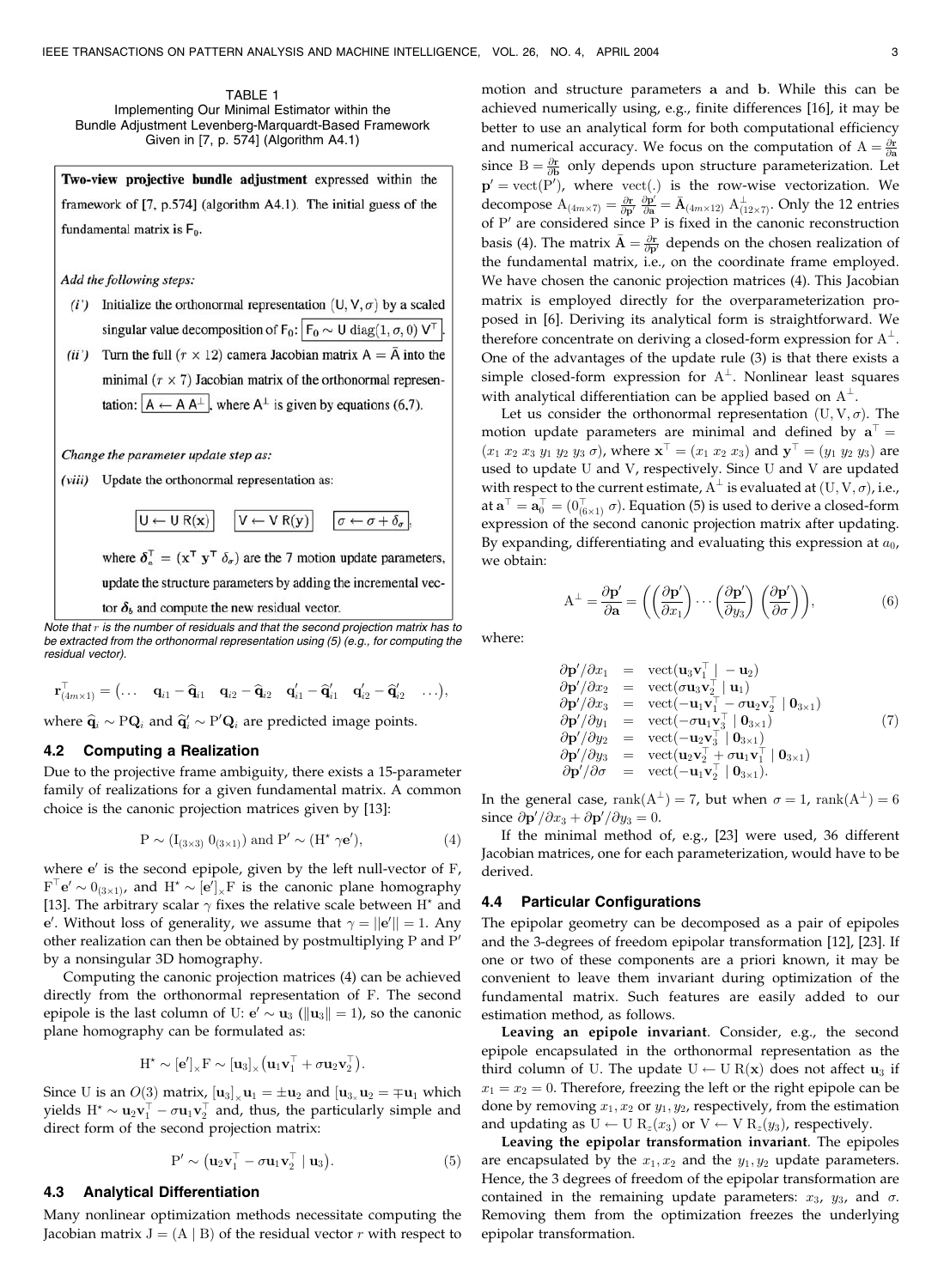### 5 EXPERIMENTAL RESULTS

We compare an algorithm based on the orthonormal representation to other algorithms. We use simulated and real data in Sections 5.1 and 5.2, respectively. Below, we give details about the compared methods, the measured quantities, the computation of an initial suboptimal solution for structure and motion, and the nonlinear optimization scheme we use.

Compared methods. We compare the following motion parameterizations:

- FREE directly optimizes the 24 entries of the camera matrices. The gauge is left free to drift. The  $24 - 7 = 17$ extra parameters are the homogeneous factors of each camera matrix and the 15-dimensional projective basis.
- . NORMALIZED [15] is similar to FREE, but the gauge is fixed since a normalized coordinate frame is used. This is done by renormalizing the reconstruction before each step of the nonlinear minimization and by including first-order gauge constraints into the minimization. The reconstruction basis, as well as the homogeneous scale of the camera matrices are constrained.
- . PARFREE [6] partially fixes the gauge by optimizing only the entries of the second camera matrix, while keeping  $P \sim (I 0)$ . The  $12 - 7 = 5$  extra parameters are the homogeneous scale of the second camera matrix, the global scene scale, and the position of the plane at infinity.
- . MAPS [3], [23] is a minimal parameterization based on multiple maps.
- . ORTHO uses the orthonormal representation proposed in this paper.

Measured quantities. We measure two quantities characterisic of a bundle adjustment process, computational cost, i.e., CPU time to convergence and the error at convergence.

Structure parameterization. We use the structure parameterization proposed in [7] which consists in scaling the reconstructed points such that their third element is unity. The three remaining free elements are then optimized. Note that this parameterization can be used only when a canonical basis enforcing  $P \sim (I\ 0)$  is used. Therefore, methods FREE and NORMALIZED have their own structure parameterization: They optimize the four elements of each point.

Initialization. We compute an initial solution for the motion using the normalized 8-point algorithm [5]. Image point coordinates are standardized such that they lie in  $[-1 \dots 1]$ . Each point is reconstructed by minimizing its reprojection error.

Nonlinear optimization. We use the Levenberg-Marquardt technique with analytic differentiation. This is a damped Gauss-Newton method. Let J be the Jacobian matrix and  $H = J<sup>T</sup>J$  the Gauss-Newton approximation of the Hessian matrix. The damping consists in augmenting the normal equations  $H\delta = -J^{\top}\mathbf{r}$  to be solved at each iteration:  $H \leftarrow H + W(\lambda)$ . The parameter  $\lambda \in \mathbb{R}$ is tuned heuristically, as described in [7], [21]. We try two approaches for the step control strategy, i.e., the choice of matrix W( $\lambda$ ). First, in [21], the authors recommend W( $\lambda$ ) =  $\lambda$ I. This is the original idea of the Levenberg-Marquardt algorithm [10], [14]. This will be referred to as LM. Second, in [7], the authors recommend  $W(\lambda) = (1 + \lambda) \text{ diag}(H)$ , i.e., multiply the diagonal entries of H by  $1 + \lambda$ . This strategy is recommended in [16] and is due to [17]. This will be referred to as SEBER.

Note that gauge freedoms cause  $H = J<sup>T</sup>J$  to be rank-deficient, but that the damped matrix is guaranteed to have full-rank. Hence, Levenberg-Marquardt iterations change both the actual estimated geometry as well as the gauge.

We take advantage of the sparse structure of H and J to efficiently solve the augmented normal equations, as described in [7], [21]. More precisely, the sparseness of the structure parameters is exploited, and the complexity of the computation is  $\mathcal{O}(mp^3)$ , where  $m$  is the number of points and  $p$  is the number of motion parameters. Hence, we can expect the computational cost for an iteration to be similar for all parameterizations when the number of points is very large, and to be very different when the number of points is low.

We stop the estimation when the difference between two consecutive residual errors is lower than a threshold  $\xi$ , chosen typically in the range  $10^{-8} \le \xi \le 10^{-4}$ .

### 5.1 Simulated Data

#### 5.1.1 Experimental Setup

We simulate points lying in a cube with one meter side length, observed by two cameras looking at the center of the cube. The standard configuration is the following: The focal length of the cameras is 1,000 (expressed in number of pixels). They are situated 10 meters away from the center of the cube and the baseline between them is one meter. The number of simulated points is 50. We add a centered Gaussian noise on true point positions with a 2-pixel variance. The normal equations are augmented using method LM. Each parameter of the above-described setup is independently varied to compare the parameterizations in different situations. The results are averaged over 100 trials. Computing the median gives similar results.

#### 5.1.2 Results

Fig. 1 shows the results. We observe that all methods have roughly the same accuracy, i.e., they give the same reprojection errors, up to small discrepancies. Further comments on these discrepancies are given in the next paragraph.

On the other hand, there are quite large discrepancies between the computational costs of each method. The methods that have the highest computational costs are NORM and FREE, followed by PARFREE. The minimal methods MAPS and ORTHO have the lowest computational cost, roughly the same. These discrepancies are explained by the fact that redundant methods have more unknowns to estimate than minimal ones. Solving the normal equations is therefore more expensive (see below). These observations are valid for other experiments (not shown here) where the focal length of the cameras is varied from 500 to 2,000 pixels and where the baseline is varied from one to three meters. We also conduct the same experiments while augmenting the normal equation using SEBER. The same observations as above are valid. The results for all methods, compared to the LM augmentation, are worse in terms of both computational cost and reprojection error, while the discrepancies between the different methods for the reprojection error are reduced.

We observe that, in our C implementation, the computational cost of each iteration is dominated by the resolution of the normal equations, whose size is directly linked to the number of parameters. We measure the computational cost of an iteration for the different parameterizations. As said above, the complexity is linear in the number of points and cubic in the number of motion parameters. For different numbers of points, we obtain the results shown in Table 2.

These results show that the differences in computational costs are largely dominated by the number of motion parameters. The discrepancies become smaller when the number of points increases beyond 10,000, which is very large in the case of structure from motion for two views.

#### 5.1.3 Convergence

As said above, there are small discrepancies in the reprojection errors achieved by the different methods, see in particular Fig. 1a.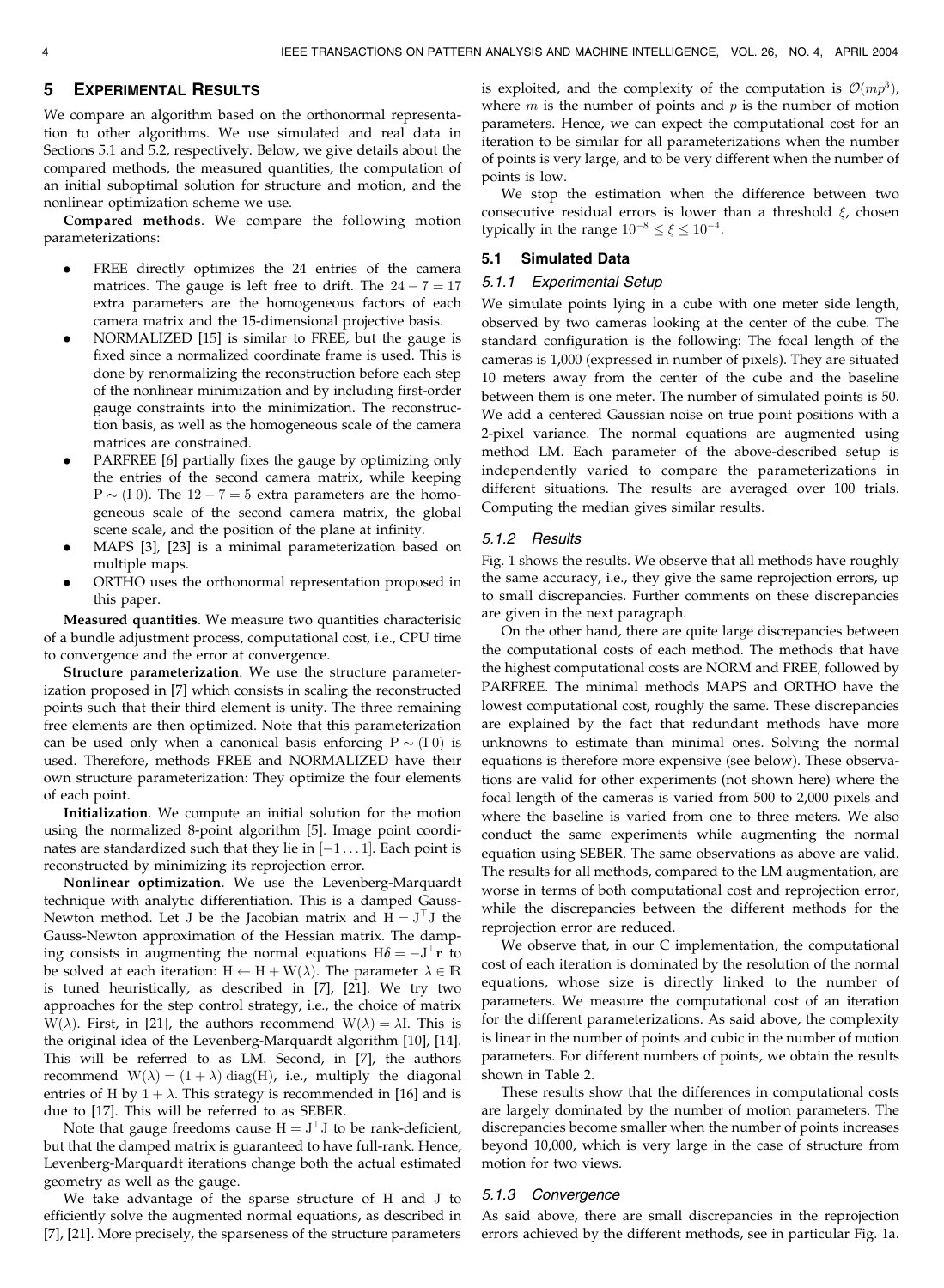TABLE 2 Computation Time (Seconds) of an Iteration for Different Parameterizations

|                  | number of points |        |        |        |  |  |  |  |  |
|------------------|------------------|--------|--------|--------|--|--|--|--|--|
| parameterization | 10               | 100    | 1,000  | 10,000 |  |  |  |  |  |
| <b>ORTHO</b>     | 0.0045           | 0.0251 | 0.2152 | 2.0658 |  |  |  |  |  |
| <b>MAPS</b>      | 0.0046           | 0.0251 | 0.2151 | 2.0658 |  |  |  |  |  |
| <b>PARFREE</b>   | 0.0056           | 0.0307 | 0.2591 | 2.0753 |  |  |  |  |  |
| <b>FREE</b>      | 0.0120           | 0.0589 | 0.5729 | 2.3231 |  |  |  |  |  |
| <b>NORM</b>      | 0.0130           | 0.0664 | 0.6791 | 2.4148 |  |  |  |  |  |

These small discrepancies are due to the fact that each parameterization may lead to a different local minimum of the cost function. To better characterize this phenomenon, we measure the rate of successful estimations for the different methods against the distance from the scene to the cameras. An estimation is successful if it is not improved by any of the other compared method. More precisely, let M and M' designate two methods and  $\mathcal{E}_M(M')$  be the error achieved by method M initialized by the result of method  $M'$ . We define the success of an estimation made with method M as:

$$
\mathrm{Success}(M) \equiv \big[\forall M' \neq M, \ |\mathcal{E}_M(\mathrm{INIT}) - \mathcal{E}_{M'}(M)| \leq \xi\big],
$$

where  $\xi$  is the threshold used to stop the iterations. We obtain the results as shown in Table 3.



Fig. 1. Reprojection error (left column) and CPU time to convergence (right column) measured against different simulation parameters: distance scene to cameras (first row), image noise (second row), and number of points (third row). Concerning the reprojection error, the curves are almost always undistinguishable, apart from the initialization. For the CPU time, methods are divided into three groups: (from top to bottom) FREE and NORM, PARFREE, then MAPS and ORTHO.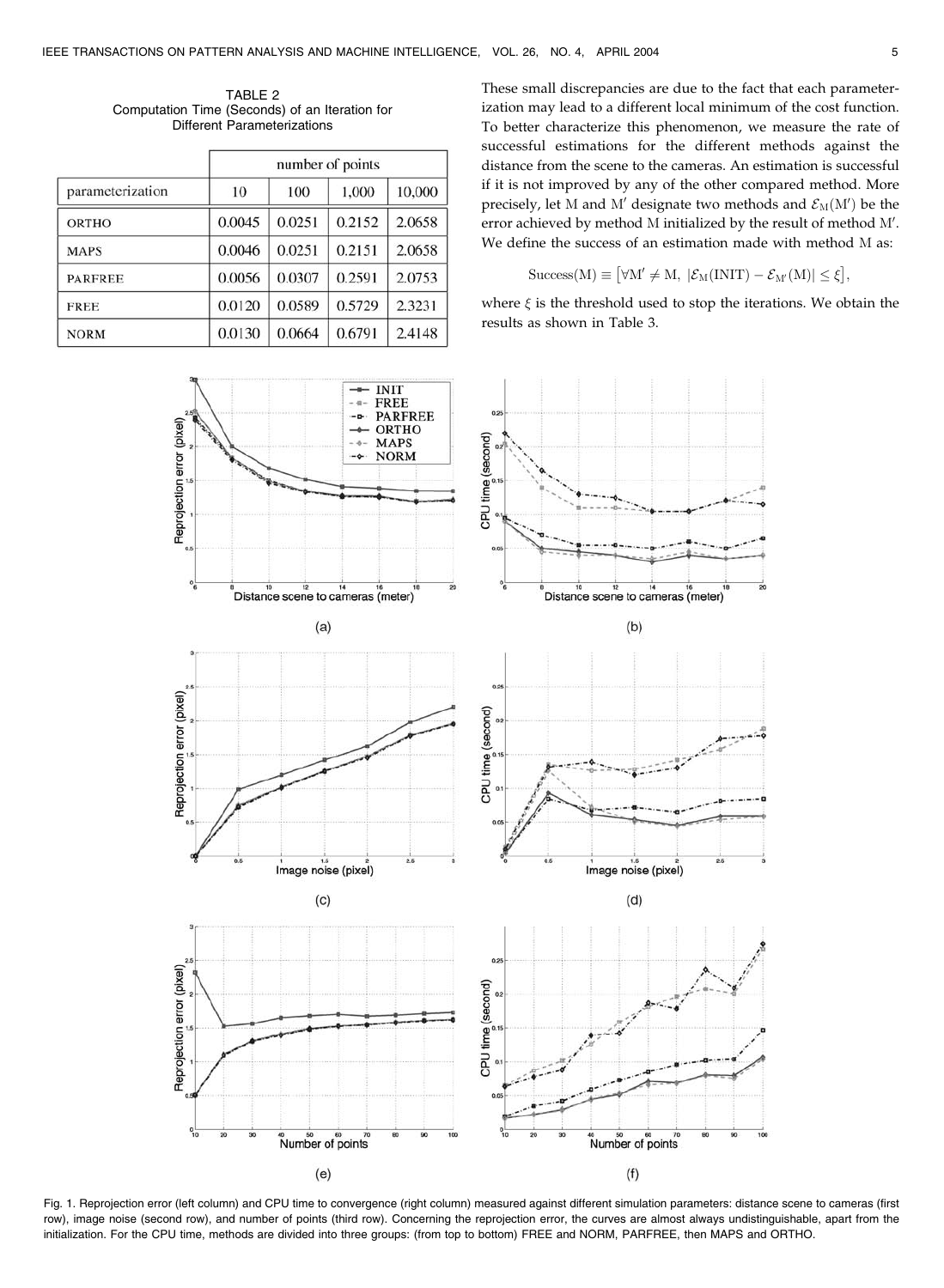TABLE 3 Convergence Results Shown as Success Rates in Percent

|           |                        | distance scene to cameras (meter) |     |     |     |     |     |     |     |  |  |
|-----------|------------------------|-----------------------------------|-----|-----|-----|-----|-----|-----|-----|--|--|
|           | parameterization       | 6                                 | 8   | 10  | 12  | 14  | 16  | 18  | 20  |  |  |
| minimal   | <b>ORTHO</b>           | 83                                | 97  | 97  | 100 | 100 | 98  | 100 | 99  |  |  |
|           | <b>MAPS</b>            | 88                                | 95  | 96  | 100 | 100 | 99  | 98  | 99  |  |  |
| redundent | <b>PARFREE</b>         | 100                               | 100 | 94  | 100 | 100 | 100 | 100 | 100 |  |  |
|           | <b>FREE &amp; NORM</b> | 100                               | 100 | 100 | 100 | 100 | 100 | 100 | 100 |  |  |

In the light of these results, we can say that methods using minimal parameters fall into local minima more often than methods based on redundant parameters. An explanation is that the minimal parameterizations are nonlinear, while the overparameterizations are linear, in the entries of the projection matrices. Hence, the local quadratic approximation of the cost fonction used in Levenberg-Marquardt is more accurate for overparameterizations.

# 5.1.4 Essential Matrix

As pointed out in Section 3.2, the orthonormal representation has a one-dimensional ambiguity when an essential matrix is considered. We want to check if, in the essential or near-essential cases, the orthonormal representation could induce numerical instabilities in the optimization process. For that purpose, we repeat the previous experiments, with the following two changes.

First, we map the fundamental matrix given by the 8-point algorithm to the closest essential matrix [8] and use this as an initial solution for the nonlinear optimization. Hence, the target epipolar geometry is a fundamental matrix, but the initial solution is an essential one.

Second, instead of using the coordinates of the points in the images, we use the coordinates of the points on the retina. Hence, the underlying true epipolar geometry is represented by an essential matrix. We run the experiments based on varying the geometry of the problem for both SEBER and LM.

We obtained results very similar to the previous experiments. This means that the orthonormal representation can be used for both fundamental and essential matrices, without inducing numerical instabilities, when an appropriate nonlinear optimizer is employed.

# 5.2 Real Data

We use different pairs of the images shown in Table 4, in order to cover all possibilities for the epipoles to be close to the images or at

TABLE 4 Reprojection Error at Convergence,  $\mathcal{E}$ , and CPU Time to Convergence,  $\mathcal{T}$ , Obtained When Combining Pairs of Images to Obtain Epipoles Close to the Images or Toward Infinity



 $(a)$ 



 $(b)$ 



 $(c)$ 

 $(d)$ 

| epipoles                                            |           |       | <b>INIT</b> |                          | <b>FREE</b> |        | <b>PARFREE</b> |        | ORTHO |        | <b>MAPS</b> |        | <b>NORM</b> |        |
|-----------------------------------------------------|-----------|-------|-------------|--------------------------|-------------|--------|----------------|--------|-------|--------|-------------|--------|-------------|--------|
| $\mathbf e$                                         | e'        | views | ε           | T                        | ε           | $\tau$ | ε              | $\tau$ | ε     | $\tau$ | ε           | $\tau$ | ε           | $\tau$ |
| $-\infty$                                           | $\infty$  | A, B  | 0.49        | $\overline{\phantom{a}}$ | 0.47        | 0.99   | 0.47           | 0.54   | 0.47  | 0.64   | 0.47        | 0.65   | 0.47        | 1.10   |
|                                                     |           | A, C  | 0.68        | ٠                        | 0.65        | 0.67   | 0.65           | 0.39   | 0.65  | 0.29   | 0.65        | 0.34   | 0.65        | 0.70   |
| $-\infty$                                           | $-\infty$ | A, D  | 0.84        |                          | 0.67        | 0.70   | 0.67           | 0.38   | 0.67  | 0.33   | 0.67        | 0.33   | 0.67        | 0.74   |
| $\infty$                                            | $\infty$  | B, C  | 0.57        | $\overline{\phantom{a}}$ | 0.53        | 0.27   | 0.53           | 0.14   | 0.53  | 0.15   | 0.53        | 0.14   | 0.53        | 0.23   |
| $\infty$                                            | $-\infty$ | B, D  | 0.79        | ۰                        | 0.55        | 0.25   | 0.55           | 0.23   | 0.55  | 0.18   | 0.55        | 0.19   | 0.55        | 0.25   |
|                                                     |           | C, B  | 0.57        | $\sim$                   | 0.53        | 0.30   | 0.53           | 0.10   | 0.53  | 0.12   | 0.53        | 0.21   | 0.53        | 0.20   |
| average $\bar{\mathcal{E}}$ and $\bar{\mathcal{T}}$ |           | 0.66  |             | 0.57                     | 0.53        | 0.57   | 0.30           | 0.57   | 0.28  | 0.57   | 0.31        | 0.57   | 0.54        |        |